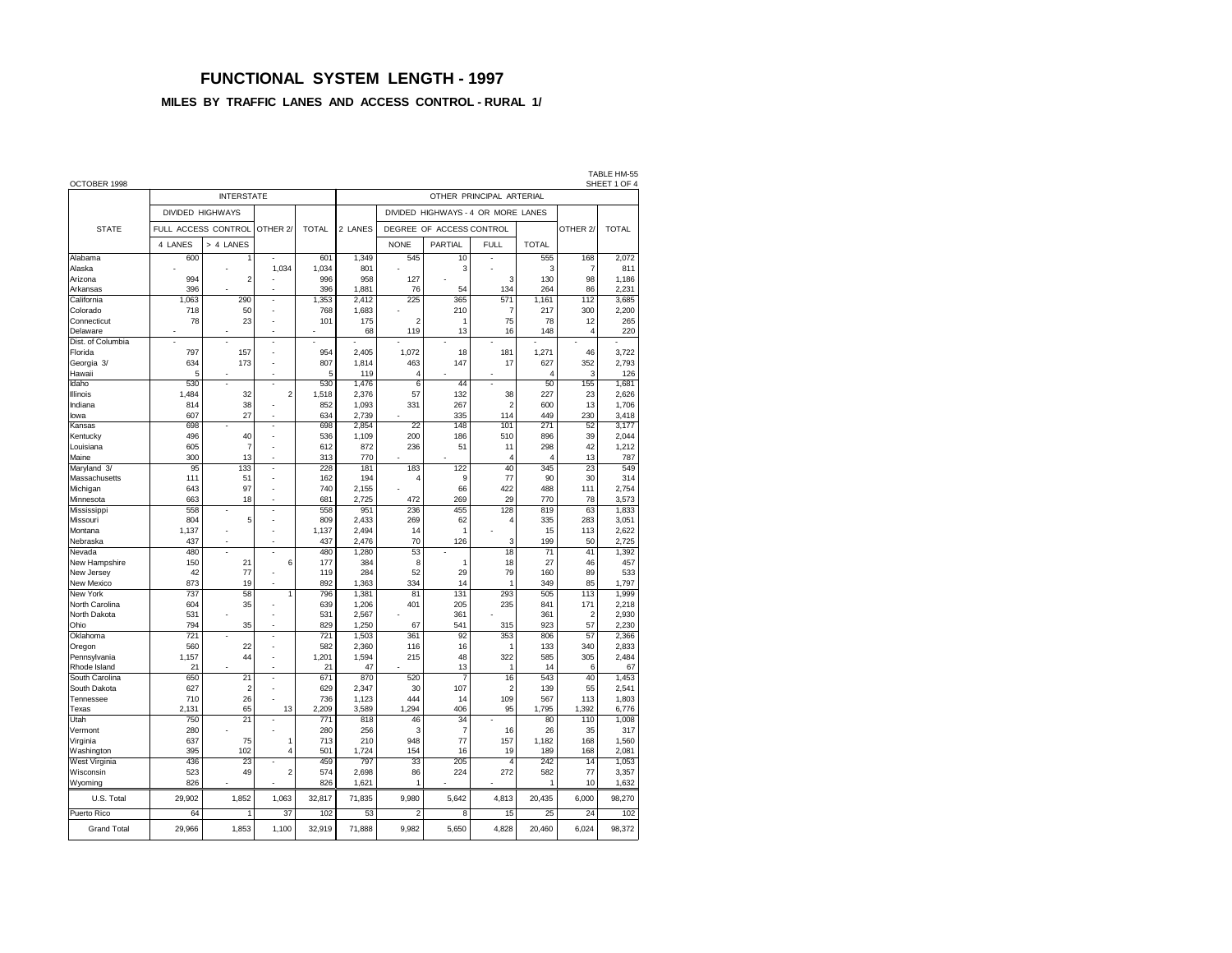# **FUNCTIONAL SYSTEM LENGTH - 1997 MILES BY TRAFFIC LANES AND ACCESS CONTROL - RURAL 1/**

| OCTOBER 1998         |              |                |                                    |                          |                |                          |                                                              |         |                          |                          |                          |                |                | SHEET 2 OF 4 |  |  |
|----------------------|--------------|----------------|------------------------------------|--------------------------|----------------|--------------------------|--------------------------------------------------------------|---------|--------------------------|--------------------------|--------------------------|----------------|----------------|--------------|--|--|
|                      |              |                |                                    | <b>MINOR ARTERIAL</b>    |                |                          | <b>MAJOR COLLECTOR</b><br>DIVIDED HIGHWAYS - 4 OR MORE LANES |         |                          |                          |                          |                |                |              |  |  |
|                      |              |                | DIVIDED HIGHWAYS - 4 OR MORE LANES |                          |                |                          |                                                              |         |                          |                          |                          |                |                |              |  |  |
| <b>STATE</b>         | 2 LANES      |                | DEGREE OF ACCESS CONTROL           |                          |                | OTHER 2/                 | <b>TOTAL</b>                                                 | 2 LANES |                          | DEGREE OF ACCESS CONTROL |                          |                | OTHER 2/       | <b>TOTAL</b> |  |  |
|                      |              | <b>NONE</b>    | PARTIAL                            | <b>FULL</b>              | <b>TOTAL</b>   |                          |                                                              |         | <b>NONE</b>              | <b>PARTIAL</b>           | <b>FULL</b>              | <b>TOTAL</b>   |                |              |  |  |
| Alabama              | 3,560        | 57             |                                    |                          | 57             | 86                       | 3,703                                                        | 11,687  | 19                       |                          | $\overline{\phantom{a}}$ | 19             | 11             | 11,717       |  |  |
| Alaska               | 442          |                |                                    |                          |                |                          | 442                                                          | 1,412   |                          |                          |                          |                | 13             | 1,425        |  |  |
| Arizona              | 1,128        | 62             |                                    |                          | 62             | 67                       | 1,257                                                        | 4,422   | 9                        |                          |                          | 9              | 74             | 4,505        |  |  |
| Arkansas             | 2,911        |                |                                    |                          |                | 52                       | 2,963                                                        | 12,459  | 18                       |                          |                          | 18             | 21             | 12,498       |  |  |
| California           | 6,655        | 12             | 195                                | $\blacksquare$           | 207            | 42                       | 6,904                                                        | 12,878  | 157                      | 25                       | $\overline{\phantom{a}}$ | 182            | 6              | 13,066       |  |  |
| Colorado             | 3,616        | 16             | 5                                  |                          | 21             | 44                       | 3,681                                                        | 5,991   |                          | 10                       |                          | 10             |                | 6,002        |  |  |
| Connecticut          | 484          | $\overline{2}$ |                                    |                          | $\overline{2}$ | 13                       | 499                                                          | 1,198   | $\overline{7}$           |                          |                          | $\overline{7}$ | $\mathcal{P}$  | 1,207        |  |  |
| Delaware             | 91           | 15             |                                    |                          | 15             |                          | 106                                                          | 544     | 7                        |                          |                          | $\overline{7}$ |                | 551          |  |  |
| Dist. of Columbia    |              |                | $\sim$                             |                          |                |                          |                                                              |         | $\sim$                   |                          |                          |                |                |              |  |  |
| Florida              | 2,527        | 49             |                                    |                          | 49             |                          | 2,576                                                        | 4,309   | 45                       |                          |                          | 45             | 36             | 4,390        |  |  |
|                      |              |                |                                    |                          |                |                          |                                                              | 13,638  |                          |                          |                          |                | 17             | 13,655       |  |  |
| Georgia 3/           | 5,167<br>361 |                |                                    |                          |                | 407                      | 5,574<br>374                                                 | 351     |                          |                          |                          |                |                | 351          |  |  |
| Hawaii               |              |                |                                    |                          |                | 13                       |                                                              |         |                          |                          |                          |                |                |              |  |  |
| Idaho                | 1,255        | 10             |                                    |                          | 10             | 29                       | 1,294                                                        | 5,308   | ÷,                       | 41                       |                          | 41             | 31             | 5,380        |  |  |
| Illinois             | 4,724        | 47             | 55                                 | 6                        | 108            |                          | 4,832                                                        | 14,101  | 10                       | 50                       |                          | 60             | 26             | 14,187       |  |  |
| Indiana              | 1,958        | 230            | 40                                 |                          | 270            | 6                        | 2,234                                                        | 10,389  | 264                      | 35                       |                          | 299            | 5              | 10,693       |  |  |
| lowa                 | 3,859        |                | 5                                  |                          | 5              | 90                       | 3,954                                                        | 14,203  | $\overline{\phantom{a}}$ |                          |                          |                | 96             | 14,299       |  |  |
| Kansas               | 4,162        | $\overline{2}$ | 50                                 |                          | 53             | 90                       | 4,305                                                        | 22,942  | $\overline{4}$           | $\overline{a}$           |                          | $\overline{4}$ | 11             | 22,957       |  |  |
| Kentucky             | 1,575        | $\overline{4}$ | 18                                 |                          | 22             | 8                        | 1,605                                                        | 6,954   |                          |                          | 14                       | 14             | $\overline{2}$ | 6,970        |  |  |
| Louisiana            | 1,368        | 200            | 24                                 |                          | 224            | 25                       | 1,617                                                        | 6,538   | 472                      |                          |                          | 472            | 45             | 7,055        |  |  |
| Maine                | 1,041        | -1             |                                    |                          | $\overline{1}$ | 27                       | 1,069                                                        | 3,211   | $\overline{\phantom{a}}$ |                          |                          |                |                | 3,211        |  |  |
| Maryland 3/          | 912          | 35             |                                    |                          | 35             | $\overline{2}$           | 949                                                          | 1,850   | $\overline{2}$           |                          |                          | $\overline{2}$ | 6              | 1,858        |  |  |
| Massachusetts        | 637          | $\overline{4}$ |                                    | 17                       | 21             | 13                       | 671                                                          | 1,789   | $\overline{\phantom{a}}$ |                          |                          |                | 7              | 1,796        |  |  |
| Michigan             | 3,985        |                | 3                                  |                          | $\mathbf{3}$   | 38                       | 4,026                                                        | 16,987  | $\overline{\phantom{a}}$ | 12                       |                          | 12             | 24             | 17,023       |  |  |
| Minnesota            | 6,320        | 48             | 8                                  |                          | 56             | 17                       | 6,393                                                        | 16,104  | 53                       |                          |                          | 53             | 21             | 16,178       |  |  |
| Mississippi          | 3,839        |                |                                    |                          | $\overline{1}$ | $\overline{75}$          | 3,915                                                        | 11,944  | $\overline{a}$           | 24                       |                          | 24             | 123            | 12,091       |  |  |
| Missouri             | 3,370        |                | 16                                 |                          | 16             | 12                       | 3.398                                                        | 18,006  | $\overline{\phantom{a}}$ |                          |                          |                | -1             | 18,007       |  |  |
| Montana              | 2,966        | 6              |                                    |                          | 6              | 17                       | 2,989                                                        | 7,066   | $\ddot{\phantom{1}}$     |                          |                          |                | 5              | 7,071        |  |  |
| Nebraska             | 4,180        | 16             |                                    |                          | 16             | $\overline{4}$           | 4,200                                                        | 11,515  | $\overline{7}$           |                          |                          | 8              | $\overline{4}$ | 11,527       |  |  |
| Nevada               | 652          | 64             |                                    |                          | 64             | 14                       | 730                                                          | 2,149   | $\overline{a}$           |                          |                          |                | 71             | 2,220        |  |  |
| New Hampshire        | 480          |                |                                    |                          |                | 9                        | 489                                                          | 1,197   |                          |                          |                          |                |                | 1,197        |  |  |
| New Jersey           | 417          | 67             |                                    |                          | 67             | $\overline{\mathcal{L}}$ | 488                                                          | 1,561   |                          |                          |                          |                | 20             | 1,581        |  |  |
| New Mexico           | 1,755        | 87             |                                    |                          | 87             | 29                       | 1,871                                                        | 3,836   | 62                       |                          |                          | 62             | 60             | 3,958        |  |  |
| New York             | 3,874        | 137            |                                    | 15                       | 152            | 97                       | 4,123                                                        | 6,093   | 5                        |                          |                          | 5              | 8              | 6,106        |  |  |
| North Carolina       | 2,667        | 23             | 99                                 |                          | 122            | 206                      | 2,995                                                        | 8,475   | 8                        |                          |                          | 8              | 170            | 8,653        |  |  |
| North Dakota         | 2,513        |                |                                    |                          |                |                          | 2,513                                                        | 11,209  |                          |                          |                          |                |                | 11,209       |  |  |
| Ohio                 | 2,729        | 59             |                                    |                          | 59             | 40                       | 2,828                                                        | 11,323  | 39                       | 167                      | 13                       | 219            | 315            | 11,857       |  |  |
| Oklahoma             | 2,462        | 198            | 36                                 |                          | 234            | 53                       | 2,749                                                        | 21,130  | 86                       | 12                       |                          | 98             | 117            | 21,345       |  |  |
| Oregon               | 2,072        | 29             |                                    |                          | 29             | 101                      | 2,202                                                        | 9,322   |                          |                          |                          |                |                | 9,322        |  |  |
| Pennsylvania         | 4,737        | 70             | 17                                 | 37                       | 124            | 246                      | 5,107                                                        | 8,032   |                          |                          |                          |                | 31             | 8,063        |  |  |
| Rhode Island         | 69           | $\overline{1}$ |                                    |                          | $\overline{1}$ | 5                        | 75                                                           | 174     | $\overline{2}$           |                          |                          | $\overline{2}$ |                | 176          |  |  |
| South Carolina       | 3,253        | 376            |                                    |                          | 376            | 30                       | 3,659                                                        | 8,083   | 56                       |                          |                          | 56             |                | 8,139        |  |  |
| South Dakota         | 3,318        | 6              | $\overline{2}$                     |                          | 8              | 14                       | 3,340                                                        | 12,453  |                          |                          |                          |                | 20             | 12,473       |  |  |
| Tennessee            | 3,280        | 79             |                                    |                          | 79             | 47                       | 3,406                                                        | 5,359   |                          |                          |                          |                | 25             | 5,384        |  |  |
| Texas                | 8,123        | 468            | 52                                 | 14                       | 534            | 813                      | 9,470                                                        | 35,152  | 392                      | 8                        |                          | 400            | 341            | 35,893       |  |  |
| Utah                 | 1,500        | 16             | 1                                  |                          | 17             | 18                       | 1,535                                                        | 3,278   | -7                       |                          |                          | 7              | 25             | 3,310        |  |  |
| Vermont              | 732          | $\overline{2}$ |                                    |                          | $\overline{2}$ |                          | 734                                                          | 1,989   | $\overline{2}$           |                          |                          | $\overline{2}$ |                | 1,991        |  |  |
| Virginia             | 2,975        | 355            | 35                                 |                          | 390            | 78                       | 3.443                                                        | 9.410   | 228                      |                          |                          | 228            | 112            | 9,750        |  |  |
| Washington           | 1,867        | 46             |                                    |                          | 46             | 69                       | 1,982                                                        | 8,361   | ÷,                       |                          |                          |                | 16             | 8,377        |  |  |
| <b>West Virginia</b> | 1,552        | 12             |                                    | $\overline{\phantom{a}}$ | 12             |                          | 1.564                                                        | 6,011   | $\overline{2}$           | $\sim$                   | $\overline{\phantom{a}}$ | $\overline{2}$ | $\overline{2}$ | 6,015        |  |  |
| Wisconsin            | 4,765        | 51             | 38                                 |                          | 89             | 142                      | 4,996                                                        | 13,554  | 42                       |                          |                          | 42             | 12             | 13,608       |  |  |
|                      | 1,661        | $\overline{1}$ | 3                                  |                          | $\overline{4}$ | 11                       | 1,676                                                        | 2,407   |                          |                          |                          |                | 22             | 2,429        |  |  |
| Wyoming              |              |                |                                    |                          |                |                          |                                                              |         |                          |                          | 27                       |                |                |              |  |  |
| U.S. Total           | 130,546      | 2,964          | 702                                | 90                       | 3,756          | 3,203                    | 137,505                                                      | 428,354 | 2,005                    | 385                      |                          | 2,417          | 1,955          | 432,726      |  |  |
| Puerto Rico          | 280          |                | $\overline{4}$                     |                          | $\overline{4}$ | $\overline{7}$           | 291                                                          | 784     |                          |                          | $\overline{\phantom{a}}$ |                |                | 784          |  |  |
| <b>Grand Total</b>   | 130.826      | 2.964          | 706                                | 90                       | 3.760          | 3,210                    | 137,796                                                      | 429.138 | 2.005                    | 385                      | 27                       | 2.417          | 1.955          | 433.510      |  |  |

TABLE HM-55<br>SHEFT 2 OF 4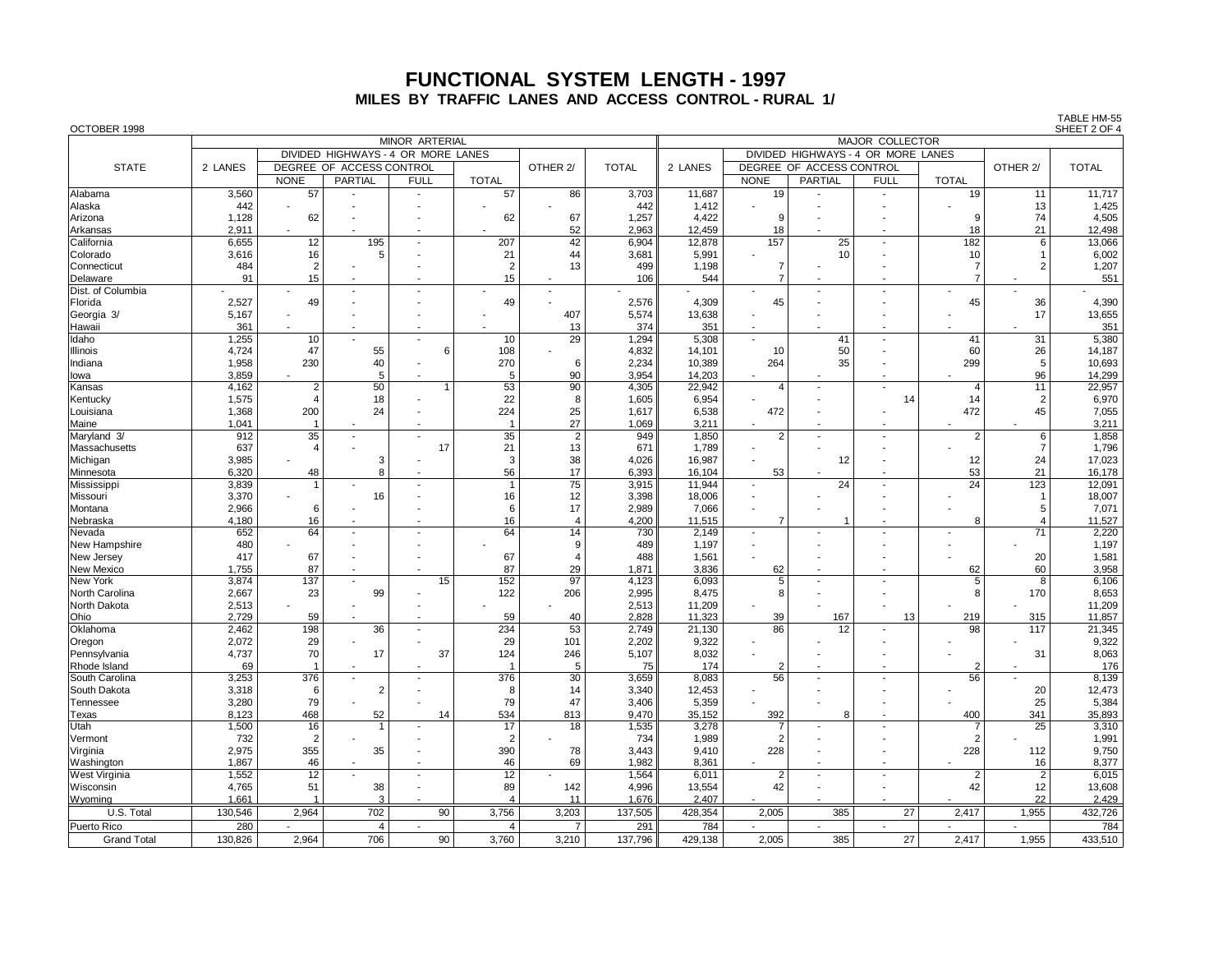#### **FUNCTIONAL SYSTEM LENGTH - 1997 MILES BY TRAFFIC LANES AND ACCESS CONTROL - URBAN 1/**

| OCTOBER 1998             |                         |                   |                          |              |                          |                          |                                    |                |              |                |                          |              |                                    |                        |                          |               |            | SHEET 3 OF 4   |
|--------------------------|-------------------------|-------------------|--------------------------|--------------|--------------------------|--------------------------|------------------------------------|----------------|--------------|----------------|--------------------------|--------------|------------------------------------|------------------------|--------------------------|---------------|------------|----------------|
|                          |                         | <b>INTERSTATE</b> |                          |              |                          |                          | OTHER FREEWAYS AND EXPRESSWAYS     |                |              |                | OTHER PRINCIPAL ARTERIAL |              |                                    |                        |                          |               |            |                |
|                          | <b>DIVIDED HIGHWAYS</b> |                   |                          |              |                          |                          | DIVIDED HIGHWAYS - 4 OR MORE LANES |                |              |                |                          |              | DIVIDED HIGHWAYS - 4 OR MORE LANES |                        |                          |               |            |                |
| <b>STATE</b>             | FULL ACCESS CONTROL     |                   | OTHER <sub>2</sub>       | <b>TOTAL</b> | 2 LANES                  | DEGREE OF ACCESS CONTROL |                                    |                |              | OTHER 2/       | <b>TOTAL</b>             | 2 LANES      | DEGREE OF ACCESS CONTROL           |                        |                          |               | OTHER 2/   | <b>TOTAL</b>   |
|                          | 4 LANES                 | > 4 LANES         |                          |              |                          | <b>NONE</b>              | <b>PARTIAL</b>                     | <b>FULL</b>    | <b>TOTAL</b> |                |                          |              | <b>NONE</b>                        | PARTIAL                | <b>FULL</b>              | <b>TOTAL</b>  |            |                |
| Alabama                  | 203                     | 102               |                          | 305          | ÷,                       |                          | 15                                 |                | 20           |                | 20                       | 307          | 441                                | 8                      |                          | 449           | 229        | 985            |
| Alaska                   | 26                      | 9                 | 18                       | 53           |                          |                          |                                    |                |              |                |                          | 8            | ÷                                  | 21                     |                          | 31            | 18         | 57             |
| Arizona                  | 110                     | 62                |                          | 172          | 8                        |                          |                                    | 78             | 87           |                | 95                       | 166          | 297                                | 19                     |                          | 316           | 546        | 1,028          |
| Arkansas                 | 103                     | 47                |                          | 150          | 8                        |                          | 23                                 | 70             | 98           |                | 107                      | 269          | 37                                 | 11                     |                          | 53            | 259        | 581            |
| California               | 114                     | 951               | $\overline{2}$           | 1,067        | 42                       |                          | 206                                | 1,130          | 1,339        | 18             | 1,399                    | 1,343        | 2,019                              | 204                    | 39                       | 2,262         | 2,230      | 5,835          |
| Colorado<br>Connecticut  | 121<br>76               | 64<br>168         |                          | 185<br>245   | 16<br>$\mathcal{R}$      |                          | 128                                | 74<br>188      | 202<br>189   | 12<br>6        | 230<br>198               | 220<br>390   | 135<br>57                          | 330                    |                          | 465<br>61     | 158<br>152 | 843<br>603     |
| Delaware                 | 11                      | 30                |                          | 41           |                          |                          |                                    | 10             | 10           |                | 10                       | 31           | 77                                 | $\overline{4}$         |                          | 82            | 21         | 134            |
| Dist. of Columbia        | $\boldsymbol{\Lambda}$  |                   |                          | 11           |                          |                          | 10                                 | 3              | 13           | $\overline{4}$ | 17                       | 5            | 24                                 | $\boldsymbol{\Lambda}$ |                          | 28            | 64         | 97             |
| Florida                  | 238                     | 280               |                          | 518          |                          |                          | 38                                 | 362            | 400          |                | 404                      | 484          | 2,070                              |                        |                          | 2,070         | 129        | 2,683          |
| Georgia 3/               | 143                     | 293               |                          | 436          | $\overline{7}$           |                          | 10                                 | 74             | 85           | 70             | 162                      | 659          | 342                                | 19                     | 21                       | 382           | 718        | 1,759          |
| Hawaii                   | 13                      | 36                |                          | 50           |                          |                          | 29                                 |                | 29           |                | 34                       | 60           | 22                                 | 25                     |                          | 47            | 30         | 137            |
| Idaho                    | 76                      | 6                 |                          | 82           | ٠                        |                          |                                    |                |              |                |                          | 93           | 7                                  | 14                     |                          | 21            | 120        | 234            |
| Illinois                 | 323                     | 321               | 3                        | 647          | 5                        |                          | 10                                 | 53             | 68           | 2              | 75                       | 984          | 701                                | 278                    | 52                       | 1,031         | 591        | 2,606          |
| Indiana                  | 192                     | 127               |                          | 319          | 13                       |                          | 71                                 | 45             | 119          | 2              | 134                      | 958          | 264                                | 80                     | 10                       | 354           | 239        | 1,551          |
| lowa                     | 101                     | 44                | 2                        | 147          |                          |                          |                                    |                |              |                |                          | 168          | 30                                 | 229                    | 51                       | 310           | 239        | 717            |
| Kansas                   | 95                      | 79                |                          | 174          | 3                        |                          | 73                                 | 54             | 129          | 3              | 135                      | 224          | 56                                 | 74                     |                          | 133           | 293        | 650            |
| Kentucky                 | 119                     | 107               |                          | 226          |                          |                          | $\overline{4}$                     | 83             | 87           |                | 92                       | 224          | 184                                | 69                     |                          | 254           | 161        | 639            |
| Louisiana<br>Maine       | 202<br>52               | 80                |                          | 282<br>53    |                          |                          | 18<br>3                            | 22<br>14       | 45<br>17     |                | 45<br>18                 | 208<br>124   | 342<br>$\overline{7}$              | 37<br>5                |                          | 386<br>14     | 244<br>39  | 838<br>177     |
| Maryland 3/              | 60                      | 191               | 1                        | 252          | 12                       |                          | 79                                 | 134            | 218          | $\overline{7}$ | 237                      | 244          | 408                                | 29                     | $\overline{5}$           | 442           | 173        | 859            |
| Massachusetts            | 74                      | 329               |                          | 403          | 19                       |                          |                                    | 185            | 185          |                | 204                      | 1.173        | 136                                | 81                     |                          | 217           | 163        | 1,553          |
| Michigan                 | 194                     | 305               |                          | 500          | 3                        |                          | 5                                  | 214            | 219          |                | 222                      | 519          | 96                                 | 264                    |                          | 363           | 1,095      | 1,977          |
| Minnesota                | 127                     | 105               |                          | 232          |                          |                          | 43                                 | 90             | 139          |                | 142                      | 191          | 208                                | 86                     | 10                       | 304           | 57         | 552            |
| Mississipp               | 121                     | 6                 |                          | 127          | $\overline{\phantom{a}}$ |                          | 32                                 | 8              | 43           |                | 43                       | 255          | 45                                 | 131                    | 37                       | 213           | 162        | 630            |
| Missouri                 | 157                     | 213               |                          | 370          | 114                      |                          | 125                                | $\overline{2}$ | 136          | 38             | 288                      | 960          | 49                                 | 18                     |                          | 69            | 90         | 1,119          |
| Montana                  | 54                      |                   |                          | 54           |                          |                          |                                    |                |              |                |                          | 78           | 15                                 | $\overline{2}$         |                          | 17            | 79         | 174            |
| Nebraska                 | 32                      | 13                |                          | 45           | 6                        |                          | 3                                  | 9              | 12           |                | 18                       | 132          | 116                                | 38                     |                          | 160           | 127        | 419            |
| Nevada                   | 41                      | 39                |                          | 80           | ٠                        |                          |                                    | 27             | 36           |                | 43                       | 62           | 75                                 | ٠                      | $\overline{\phantom{a}}$ | 75            | 103        | 240            |
| New Hampshire            | 36<br>52                | 13                |                          | 49           | 8                        |                          | $\overline{7}$                     | 32<br>254      | 39           | 8              | 39                       | 138          | 11                                 | $\overline{2}$         |                          | 13<br>357     | 22<br>414  | 173            |
| New Jersey<br>New Mexico | 81                      | 248<br>27         |                          | 301<br>108   | 3                        |                          | 42                                 |                | 296          |                | 312                      | 534<br>86    | 281<br>288                         | 68<br>20               |                          | 311           | 125        | 1,305<br>522   |
| New York                 | 299                     | 401               | $\overline{2}$           | 702          | 46                       | 14                       | 182                                | 550            | 746          | 35             | 827                      | 1,379        | 366                                | 125                    | 43                       | 534           | 603        | 2,516          |
| North Carolina           | 201                     | 146               | $\overline{2}$           | 349          | 27                       |                          | 95                                 | 144            | 244          | 11             | 282                      | 556          | 295                                | 63                     | 13                       | 371           | 433        | 1,360          |
| North Dakota             | 38                      | -3                |                          | 41           |                          |                          |                                    |                |              |                |                          | 71           |                                    | 36                     |                          | 40            | 53         | 164            |
| Ohio                     | 386                     | 349               | 7                        | 742          | 10                       | 10                       | 124                                | 234            | 368          |                | 380                      | 772          | 144                                | 135                    | 34                       | 313           | 901        | 1,986          |
| Oklahoma                 | 132                     | 77                |                          | 209          |                          |                          | 20                                 | 110            | 131          | 3              | 134                      | 213          | 161                                | 26                     |                          | 191           | 399        | 803            |
| Oregon                   | 87                      | 59                |                          | 146          |                          |                          | 17                                 | 31             | 48           | з              | 51                       | 299          | 188                                | $\overline{2}$         |                          | 190           | 168        | 657            |
| Pennsylvania             | 411                     | 138               |                          | 549          | 10                       |                          | 30                                 | 411            | 445          | 29             | 484                      | 1,177        | 385                                | 32                     | 31                       | 448           | 642        | 2,267          |
| Rhode Island             | 14                      | 33                |                          | 47           |                          |                          | 14                                 | 44             | 62           | 6              | 69                       | 213          | 15                                 | 10                     |                          | 26            | 90         | 329            |
| South Carolina           | 87                      | 71                |                          | 158          | $\boldsymbol{\Delta}$    |                          | 34                                 | 29             | 64           |                | 68                       | 158          | 459                                |                        | $\boldsymbol{\Lambda}$   | 464           | 75         | 697            |
| South Dakota             | 48                      | 146               |                          | 49           | $\overline{2}$           |                          |                                    |                |              | 3              | p<br>113                 | 35           | ۶                                  | 16                     |                          | 24<br>447     | 59<br>492  | 118            |
| Tennessee                | 192<br>420              | 603               | 2                        | 338<br>1,025 | 138                      | 111                      | 19<br>195                          | 84<br>523      | 109<br>829   | 214            | 1,181                    | 371<br>1,633 | 406<br>739                         | 34<br>150              | 125                      | 1,014         | 2,380      | 1,310<br>5,027 |
| Texas<br>Utah            | 58                      | 111               |                          | 169          | 3                        |                          | 6                                  |                | 6            |                | q                        | 70           | 146                                | 39                     | ÷,                       | 185           | 16         | 271            |
| Vermont                  | 40                      |                   |                          | 40           | 10 <sup>1</sup>          |                          | 5                                  |                | 6            | з              | 19                       | 79           | 2                                  |                        |                          | $\mathcal{P}$ | 16         | 97             |
| Virginia                 | 146                     | 241               | 5                        | 392          | 20                       | 21                       | 20                                 | 150            | 191          | $\mathbf{Q}$   | 220                      | 289          | 496                                | 48                     | 26                       | 570           | 271        | 1,130          |
| Washington               | 101                     | 162               |                          | 263          | 37                       |                          | 80                                 | 109            | 195          | 80             | 312                      | 466          | 49                                 |                        |                          | 58            | 572        | 1,096          |
| <b>West Virginia</b>     | 81                      | 9                 |                          | 90           |                          |                          |                                    | 8              | 8            |                | $\mathbf{q}$             | 93           | 53                                 | 25                     | $\boldsymbol{\Delta}$    | 82            | 29         | 204            |
| Wisconsin                | 112                     | 58                | $\overline{\phantom{a}}$ | 172          | $\boldsymbol{\Delta}$    | ٠                        | 15                                 | 158            | 173          |                | 178                      | 610          | 300                                | 154                    | 16                       | 470           | 240        | 1,320          |
| Wyoming                  | 86                      |                   |                          | 87           |                          |                          | $\mathcal{P}$                      |                | 3            |                |                          | 92           | 32                                 | 48                     |                          | 80            | 32         | 204            |
| U.S. Total               | 6,290                   | 6,911             | 51                       | 13,252       | 593                      | 248                      | 1,837                              | 5,803          | 7,888        | 587            | 9,068                    | 19,873       | 13,091                             | 3,120                  | 588                      | 16,799        | 16,561     | 53,233         |
| Puerto Rico              | 54                      | 40                | 53                       | 147          |                          |                          | 13                                 | 35             | 49           |                | 49                       | 82           | 65                                 | 39                     |                          | 105           | 60         | 247            |
| <b>Grand Total</b>       | 6.344                   | 6,951             | 104                      | 13.399       | 593                      | 249                      | 1,850                              | 5,838          | 7,937        | 587            | 9.117                    | 19,955       | 13,156                             | 3,159                  | 589                      | 16.904        | 16,621     | 53,480         |

TABLE HM-55